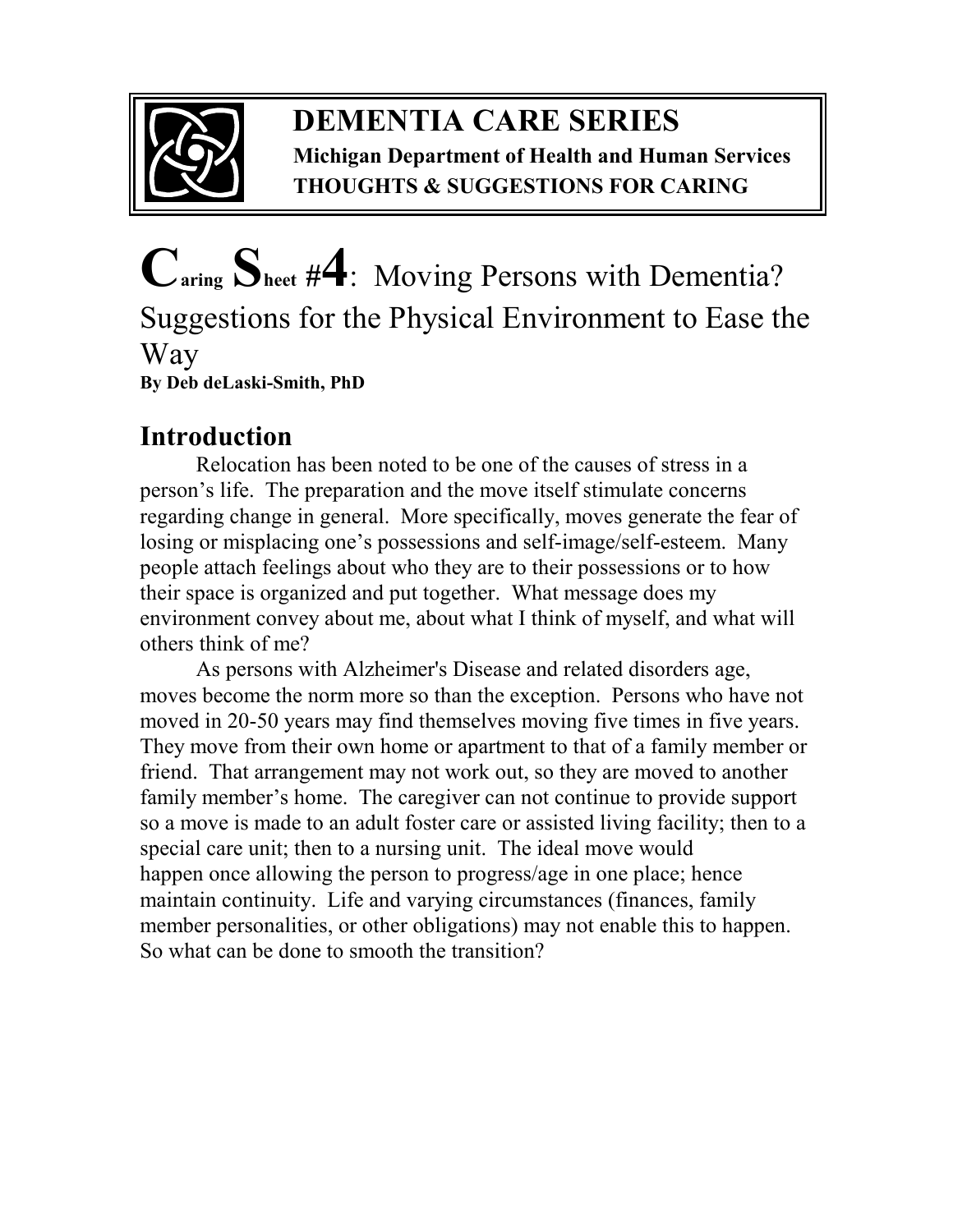

 Caring Sheet #4 Moving Persons with Dementia? Suggestions for the Physical Environment D. deLaski-Smith Page 2 of 7

Most folks thrive with change but initially it can be unsettling and for some it can remain unsettling. One of the key abilities that seems to be retained with dementia, regardless of the other disease related cognitive and physical changes, is the ability to feel emotion. The ability to sense the emotions from others and respond. Therefore, if the move is unsettling to family, care-provider, or staff, it will be unsettling for the person with dementia as well. Work to keep the emotions of the interpersonal and physical environment calm!

## **Physical Environment**

The new environment can play a major role in minimizing or maximizing change and the related emotions of joy and fun or frustration, anger, abandonment, and fear. Each environment has its own unique characteristics related to the memories, history, and abilities of the resident. Hence family members and care providers will have to make individualized decisions regarding the environment for the person who will live in the new setting. Whether the move is to another family member's home, an adult foster care home, an assisted living setting, special care unit, or nursing home, the following characteristics about the environment should be considered when making decisions about the move:

- **"Home-like":** It is preferred that the setting be more "home-like" and less "hotel-like". In a "hotel-like" overall decor, some residents wonder whether or not they have the right clothing to come to dinner or enough money to go to the nice restaurant (the dining room), and wonder when their vacation from this nice hotel will be over. They want to go home. Family members like the aesthetics but it is not perceived as comfy and homey by the residents.
- Floor plan/layout: The layout of the home/residence should be simple, obvious, and readily visible from many locations. Long identical corridors that have no landmarks (e.g. water fountain, interesting picture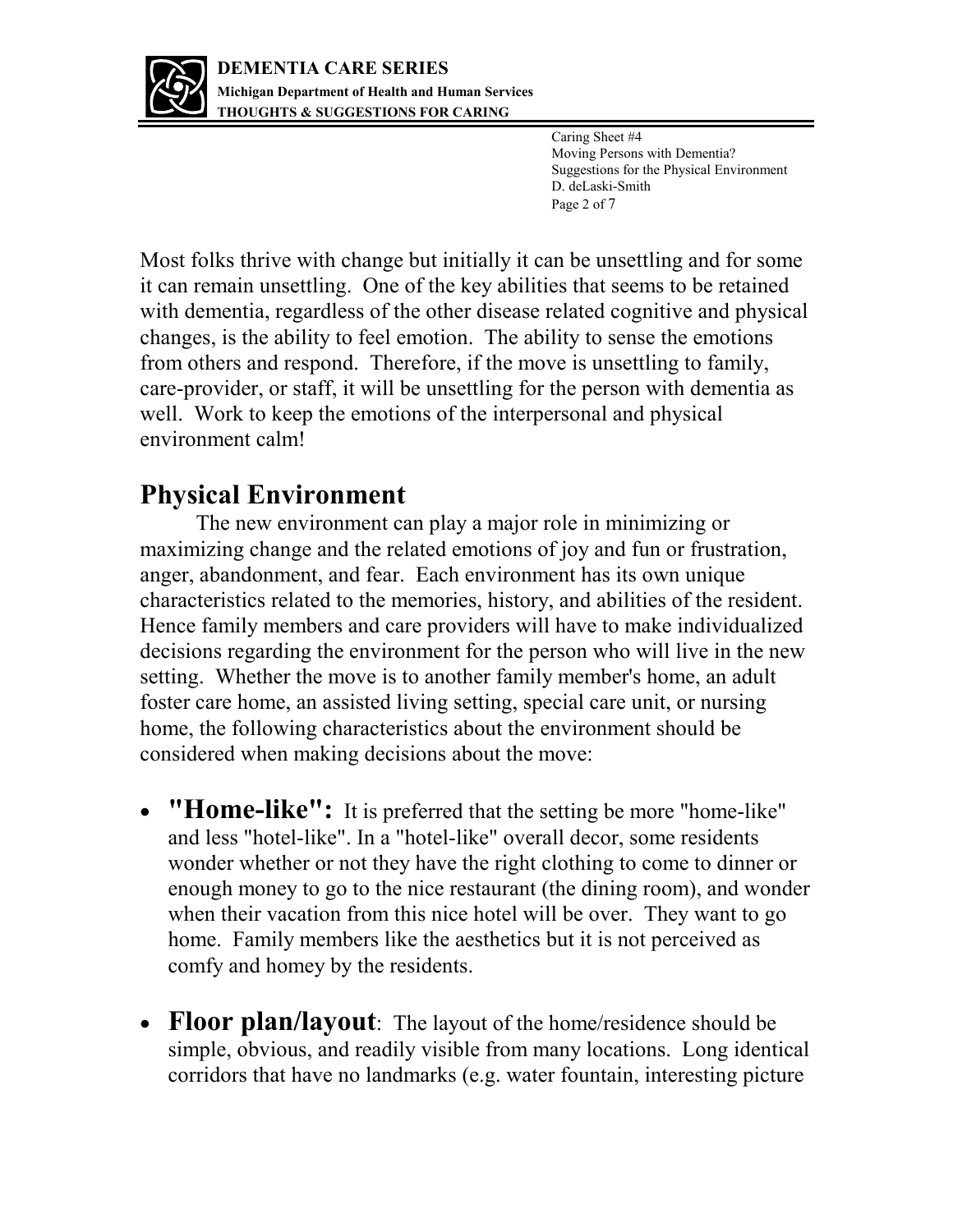

 Caring Sheet #4 Moving Persons with Dementia? Suggestions for the Physical Environment D. deLaski-Smith Page 3 of 7

or chair) are confusing and do not promote way finding independence.

- **Wandering:** Provide avenues for interior mobility. Pathways that lead to a dead-end are frustrating. Paths that lead to interesting areas and return folks back to their starting point are preferred. Access to safe outdoor pathways is desirable. Think of wandering as purposeful movement, we may not know the purpose but the movement is good for their overall health.
- **Scale of rooms**: Small rooms with small conversation areas or activity areas provide a feeling that this space can be understood and mastered. It narrows down the options and related confusion. It is easier to figure out what should be done in the room (e.g. sleep, read, watch TV, wash clothing) and where one goes when one wants to leave.
- **Design of furnishings**: Lower frustration by supporting personal independence. Offer items that fit, such as many furnishings that fit many body sizes. Some furnishings should be small in size for the petite females and others large for tall males. One size does not fit all. Chairs and sofas should accommodate comfort for long term sitting or brief napping. Items should help one get up and down (e.g. open space between chair legs to plant one's feet while getting up; padding that is not so soft that residents are swallowed by the chair and can't get up by themselves, arm rests to push off of for getting up). Consider edge safety of furnishings such as: non-scratchy materials (e.g. unfinished wicker that can bruise frail skin) and offer rounded corners on tables or counter edges so one does not bump into pointed corners. Remove glass tables since they could be fallen through but mainly because the floor can be seen through them and is therefore confusing. Furnishings need to be stable to aid with resident mobility: avoid wobbly tables, tipsy stand lamps, rocking chairs that border the walkways, etc.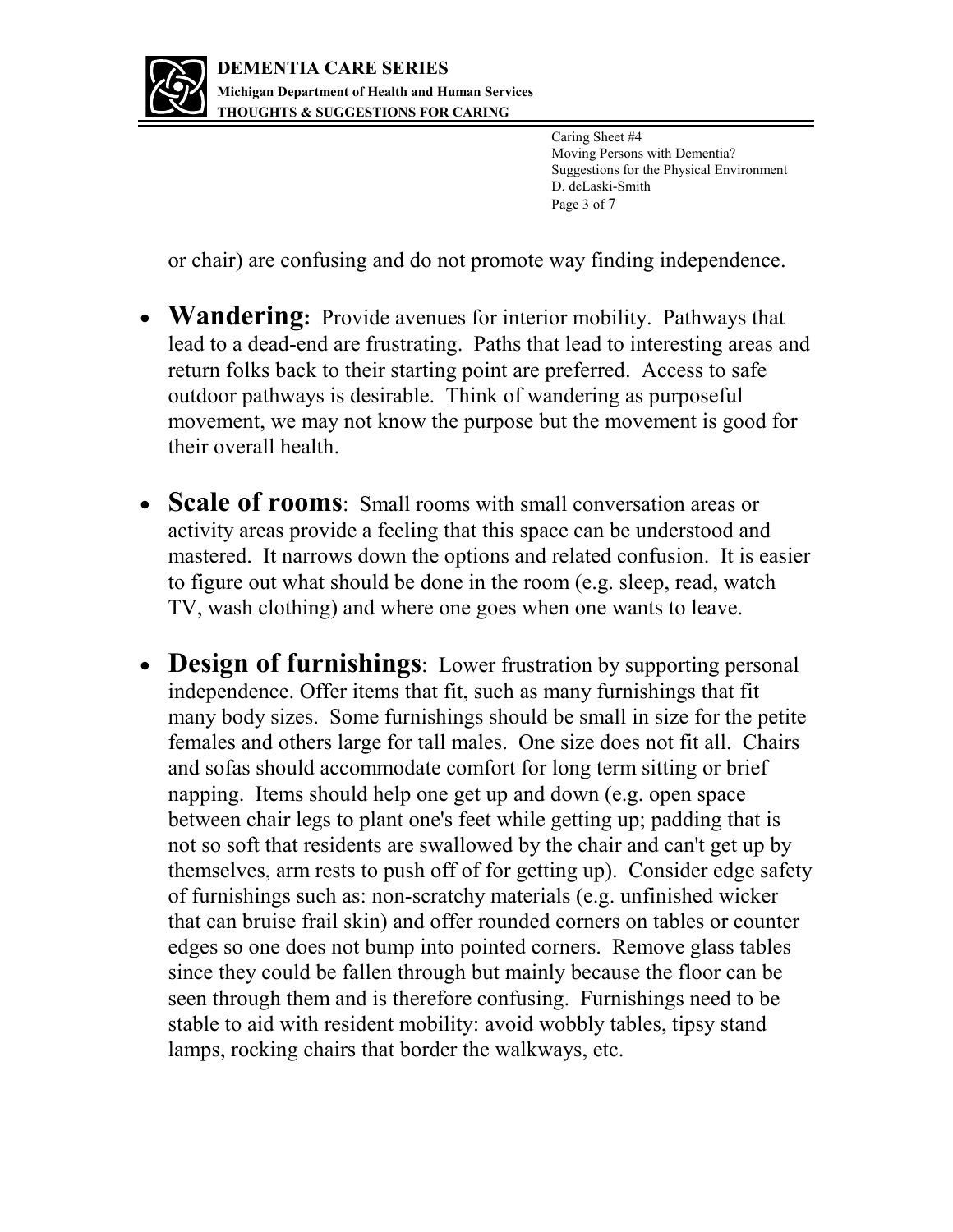

 Caring Sheet #4 Moving Persons with Dementia? Suggestions for the Physical Environment D. deLaski-Smith Page 4 of 7

- **Bedroom location and layout**: Adjustment to a new setting is greatly improved when the location of the bedroom to other major rooms resembles previous home floor plans. In other words, if in his/her previous home, when leaving the bedroom a right turn was made to get to the kitchen/living room area, find a room with the same orientation. This works the same way for getting out of bed and finding the bathroom. If one's past home had one getting up and taking a left to go to the bathroom, then try to position the bed in the new room with the same direction in mind. Keep furniture layout also similar to the old bedroom (the night stand on the right side of the bed and the dresser to the left side, etc.).
- **Bedroom furnishings and accessories**: Use of as many personal possessions and accessories as possible is critical to room acceptance. This is not the time to "freshen-up" the decor with a new chair, new bedspread, new pillows, new pictures, etc. Persons with dementia need these cues to reinforce their sense of place and not feel abandoned in a totally strange setting (regardless of how tattered his/her pillow may be getting).
- **Aesthetics/mood**: The new setting should reflect previous aesthetic tastes that trigger the long term memory of the resident, if possible (e.g. warm, country, soft pastels, or traditional and formal, or trendy). Aesthetic tastes of those who came through the Depression will not be the same as those of the baby-boom generation. Similarly, the babyboom generation will have different tastes from that of their children as both generations age, since period preferences and trends change. Ethnic diversity should also be considered, particularly in bedroom decor.
- **Storage:** The home should have lots of storage in all locations -- one can never have too many storage areas. Out of sight is usually out of mind; so having things handy and available yet not visible is critical.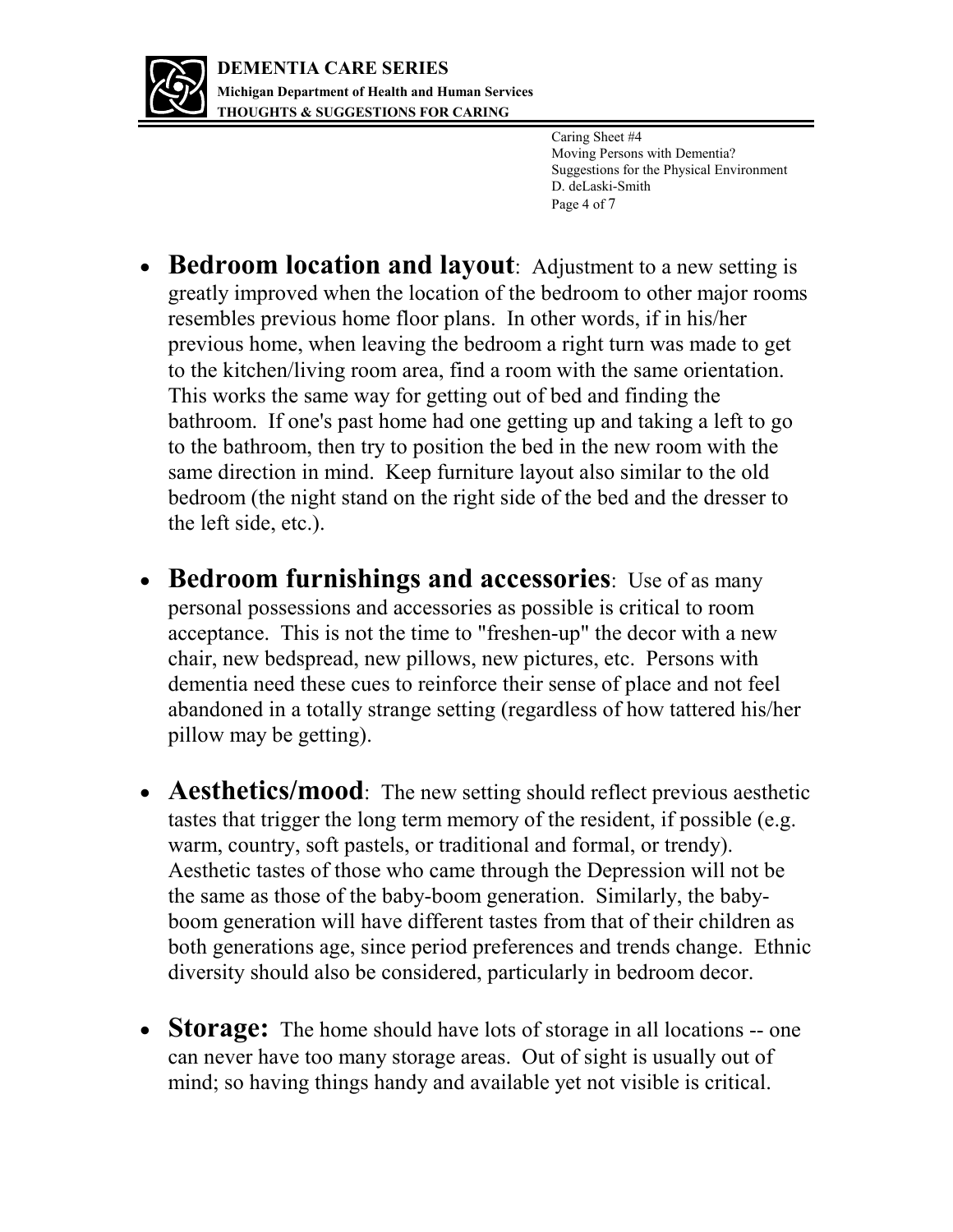

 Caring Sheet #4 Moving Persons with Dementia? Suggestions for the Physical Environment D. deLaski-Smith Page 5 of 7

Having things/supplies stored in multiple places maximizes response rate and the safe handling of a situation without leaving a resident alone. These storage areas can be camouflaged to blend into the background to avoid attracting resident attention. Yet things for the resident's use should be visible and obvious (e.g. open shelving, glass front cabinets, unlocked drawer with high contrast hardware that encourages opening the drawer).

- **Interactive Environments**: Provide interesting settings and activities that remind the resident of the past. Keeping busy reduces boredom. Interactive settings that engage the memory and are available at all times is stimulating (e.g. an office area; a dressing table with interesting jewelry, hats, scarves; an interior "front porch"; a kitchen with safety devices).
- **Lighting:** Provide visual access to natural daylight to gain vitamin D to support the production of calcium, regulate ones circadian rhythm, help one generate melatonin, and other health benefits. While windows are important, glare needs to be controlled with window glazing and/or window treatments. A person in their 80s needs three times as much light as a teenager to perform the same function. Therefore, it makes sense to light where there is a task (bathrooms, at bedside, by chairs - this is common sense but usually poorly done). Artificial lighting needs to be used evenly with few dark spots (these spots look like holes that one wouldn't walk into). Here too control for glare by adding more light fixtures versus increasing the wattage of one lamp. Surfaces should not be shiny; the use of matte, dull finishes everywhere (e.g. faucets, sinks, counter tops, floors, table tops) greatly reduces painful and confusing glare. Clean doesn't have to mean shiny.
- **Window treatments:** Treatments (curtains, blinds, shades) should be easy to open and close without breaking. They should control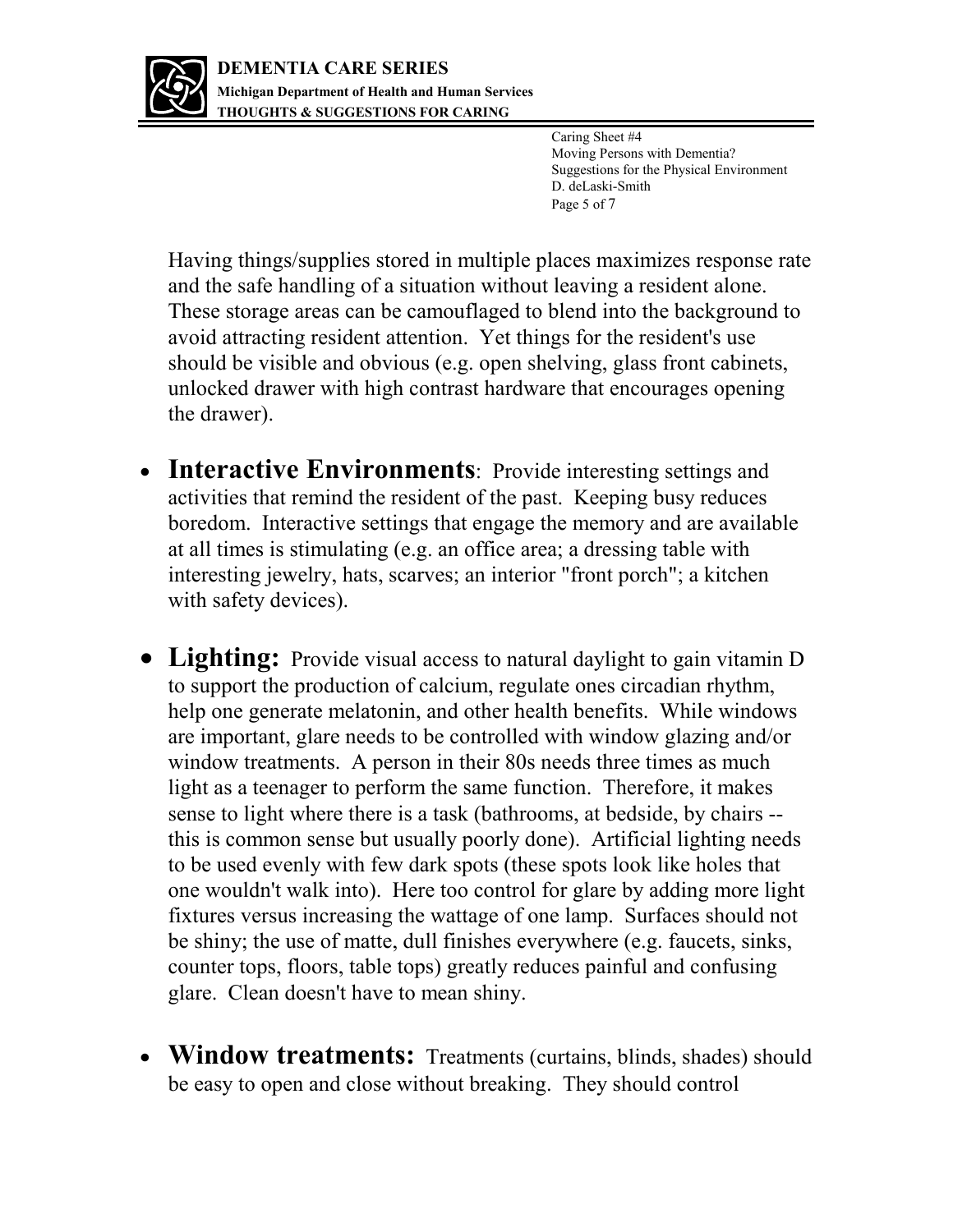

 Caring Sheet #4 Moving Persons with Dementia? Suggestions for the Physical Environment D. deLaski-Smith Page 6 of 7

daylight glare by being able to tilt or turn yet allow visual contact with the out of doors. At night time, window treatments should be able to close so resident reflections are not misinterpreted and cause fear (e.g. residents think stalkers are outside looking in).

- **Surface Treatments**: Keep the setting clean, simple, and easy to understand. Busy patterns are distracting; changes in flooring material/color may make one think there is a step; flowers to pick off the wall may be confusing. Avoid shiny materials for they provide more confusion with glare then comfort for cleanliness.
- Color Contrasts: Provide color contrast everywhere a task needs to be performed (e.g. light switch to wall color, toilet color to flooring, chair seat to flooring, cabinet hardware to cabinet door front, etc.). People fall, things get spilled, items aren't found as one's vision ages along with the lens of the eye becoming more yellow. Colors blend and fade. Help one see by creating purposeful contrasts.

#### **Conclusion**

All reactions to the environment can NOT be predicted. One needs to understand that when the move has occurred the job is far from complete! Assessing how the resident is doing through monitoring behavior and watching how he/she uses the environment is very important. Continual modifications are usually called for. These modifications are most often at minimal or no cost. For example, the resident may use the toilet paper holder as a grab bar to get up off the toilet. Within a short period of time it has pulled out of the wall and needs to be moved, with a more useful grabbing device added to the bathroom at the toilet. For the resident who won't use the bathroom because there is a nice lady already in the bathroom -- meaning the nice lady who is her own reflection in the mirror, taking down the mirror and replacing it with a picture, works well. A full length body pillow for a woman who is up nights looking for her husband who